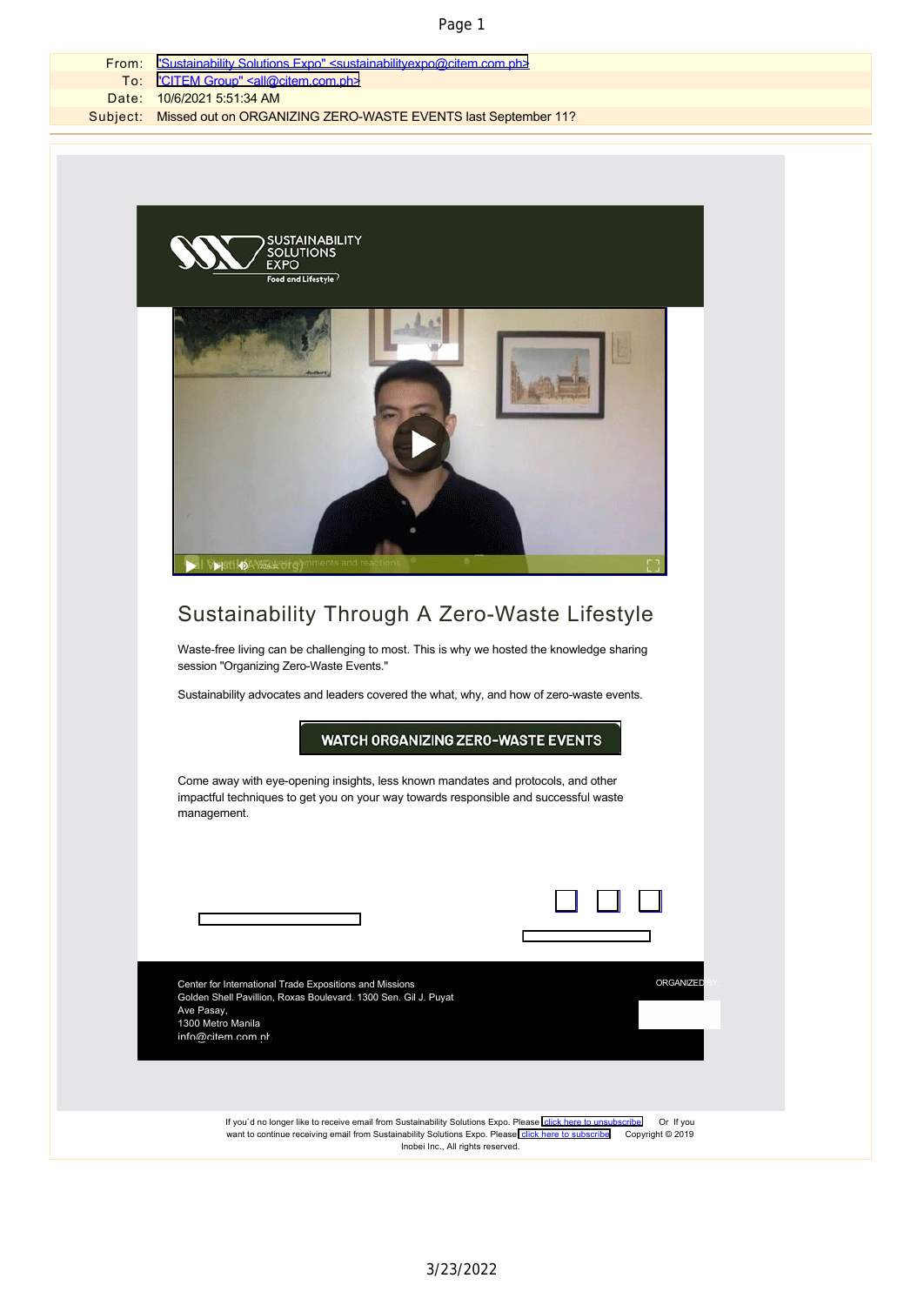## Page 1



## Organizing Zero-Waste Events

The Center for International Trade Expositions and Missions (CITEM) invites you to a knowledge-sharing session (KSS) on how to plan, produce and launch zero-waste events which will be held via Hopin and Facebook Live. This FREE webinar is a prelude to the upcoming Sustainability Solutions Expo (SSX) this November.

> Organizing Zero-Waste Events 11 September 2021 (Saturday) 9:00 — 11:00 AM, GMT+8

Guest speakers Akira Sakano from Zero Waste Academy, Anna Oposa from Save Philippine Seas, Jonas Marie Dumdum from Sustainable PH, and Joni Galeste from Buhay Zero Waste will share with the audience sustainable practices for event planning, as well as discuss circular business models that MSMEs could adopt.

**REGISTER FOR FREE**